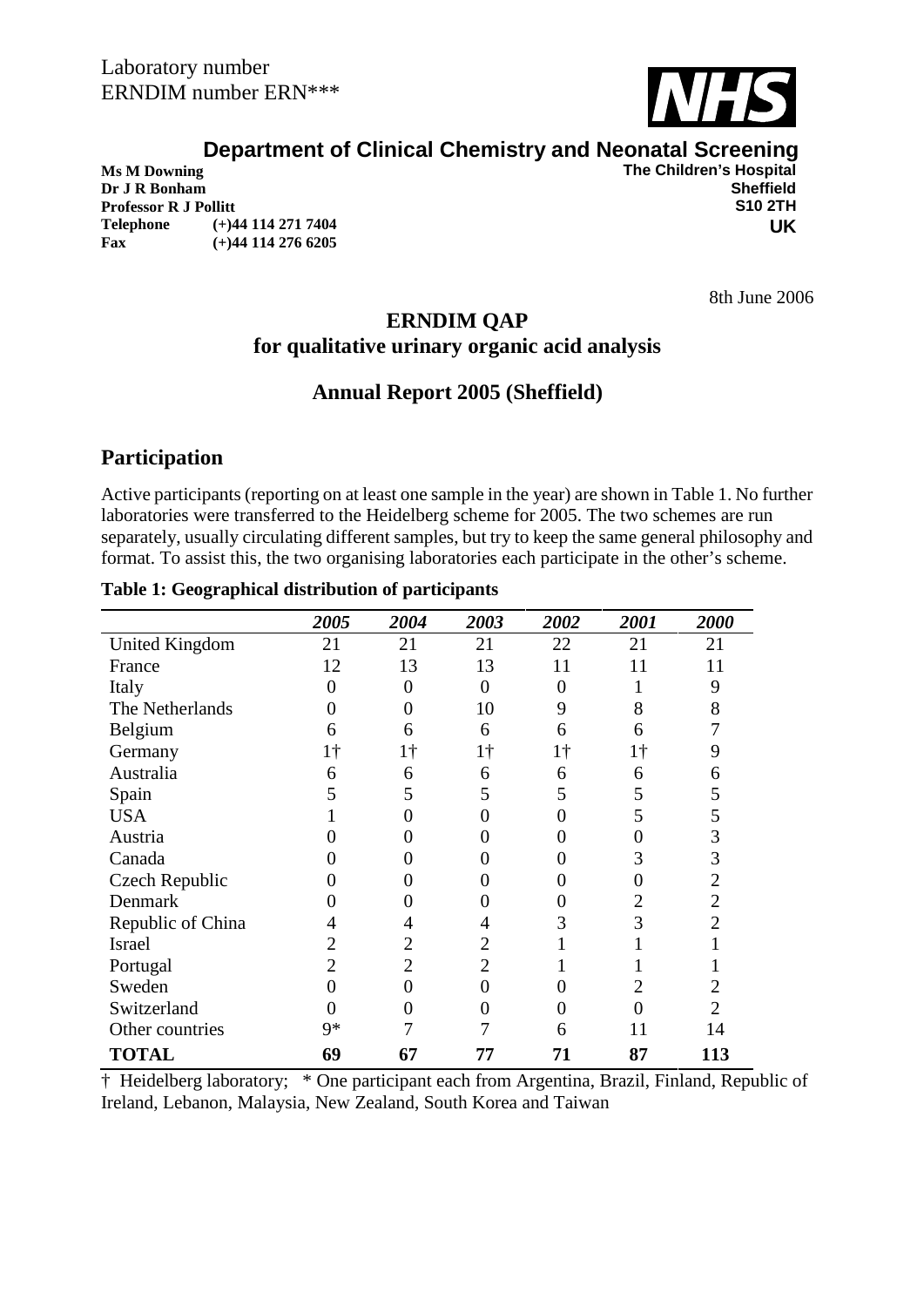## **Samples and results**

Three sets of three samples (total 9; sample numbers 133 - 141) were distributed in 2005. Sixty-two laboratories returned results for all three circulations.

## **Table 2: Receipt of results into the executive centre within the specified time period (approximately 6 weeks from dispatch) :**

| Number of       | Number of participants |      |        |          |       |  |  |  |  |
|-----------------|------------------------|------|--------|----------|-------|--|--|--|--|
| returns in 2005 | 0 Late                 | Late | 2 Late | $3$ Late | Total |  |  |  |  |
|                 |                        |      |        |          |       |  |  |  |  |
|                 |                        |      |        |          |       |  |  |  |  |
|                 |                        |      |        |          |       |  |  |  |  |

## **Instrumentation**

Currently only four active participants are relying on gas-chromatography alone, the remainder performing their analyses wholly or in part by GC-MS.

## **Scoring of results**

Summary results for the individual returns were dispatched earlier. To enable data reduction and analysis of long-term performance the results were scored as shown below:

- 2 satisfactory
- 1 helpful but incomplete
- 0 unhelpful
- -1 slightly misleading
- -2 misleading.

A score of zero was given for failing to return an individual result.

## **Table 3: Distribution of scores for individual samples** (laboratories making returns)

|                                                                   | <b>Scores</b>  |    |                |    |    |  |  |
|-------------------------------------------------------------------|----------------|----|----------------|----|----|--|--|
| <b>Sample</b>                                                     | $-2$           | -1 | $\mathbf 0$    | 1  | 2  |  |  |
| #133 Normal pattern                                               | $\overline{2}$ |    |                |    | 64 |  |  |
| #134 Maple syrup urine disease (intermittent/mild in an<br>adult) | 5              |    | 5              | 11 | 45 |  |  |
| #135 Propionic acidaemia                                          |                |    |                |    | 66 |  |  |
| #136 MCAD deficiency, non-crisis in an adult                      | 9              | 4  |                | 2  | 51 |  |  |
| #137 Tyrosinaemia type 1                                          |                |    |                | 9  | 55 |  |  |
| #138 Neonate, no abnormality                                      | 3              | 2  | $\overline{4}$ | 2  | 55 |  |  |
| #139 4-Hydroxybutyrate ingestion in a teenager                    | $\overline{2}$ | 5  | 9              | 3  | 46 |  |  |
| #140 Normal pattern with ? slightly increased lactate             | $\overline{4}$ | 2  | 5              | 6  | 48 |  |  |
| #141 Succinic semialdehyde dehydrogenase deficiency               | 10             |    | 3              |    | 50 |  |  |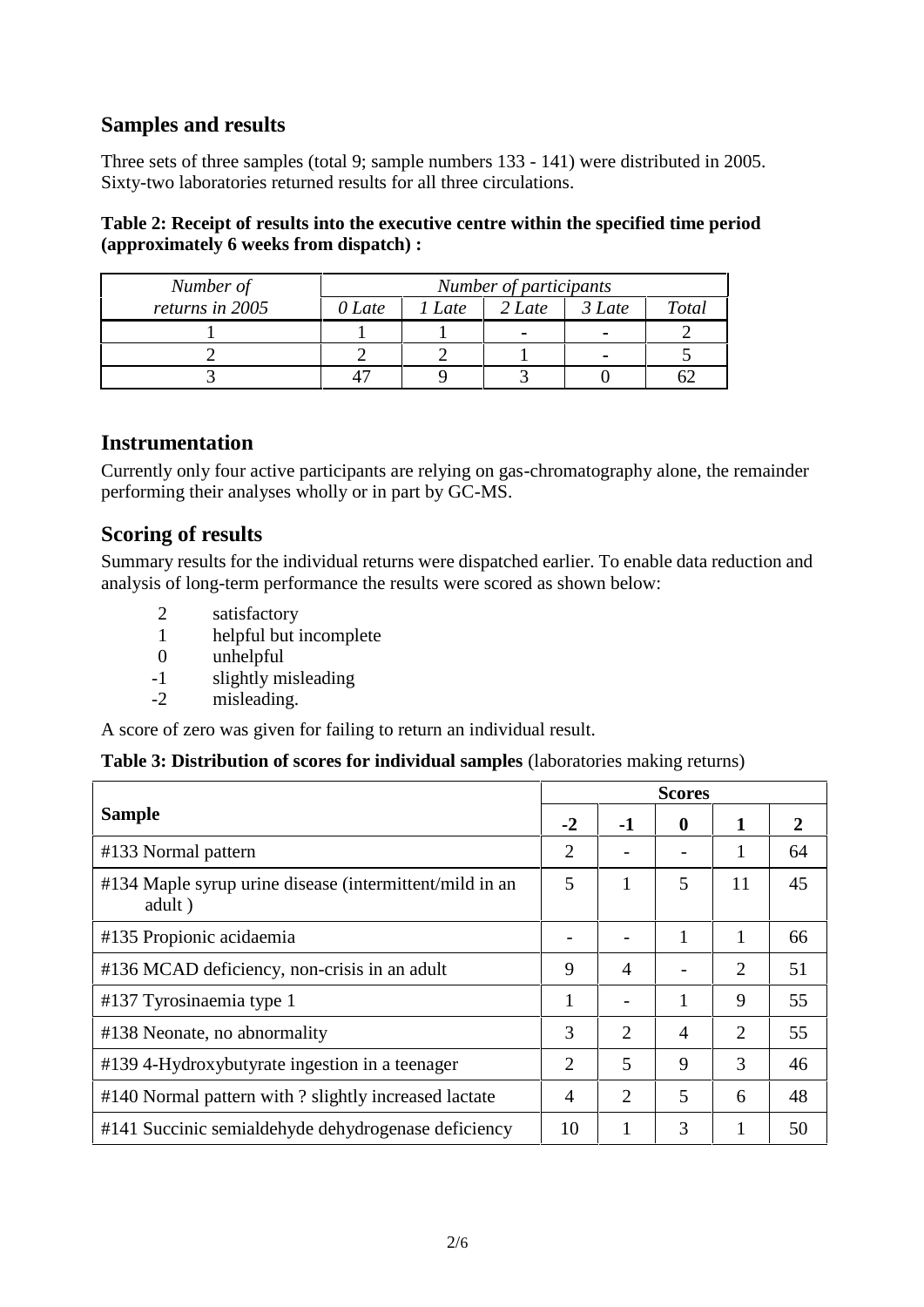| Year           | 2005                      |                  | 2004<br>2003       |                    | 2002               | 2001               | 2000               |                    |
|----------------|---------------------------|------------------|--------------------|--------------------|--------------------|--------------------|--------------------|--------------------|
| Lab ID no      | Number of<br>returns      | Late<br>returns  | <b>Total score</b> | <b>Total score</b> | <b>Total score</b> | <b>Total score</b> | <b>Total score</b> | <b>Total score</b> |
| 3              | 3                         | 0                | 17                 | 17                 | 16                 | 12                 | 13                 | 10                 |
| 4              | 3                         | 0                | 16                 | 12                 | 14                 | 17                 | 12 <sup>2</sup>    | 15                 |
| 5              | 3                         | 0                | 11                 | 15                 | 12                 | 15                 | 17                 | 18                 |
| 6              | 3                         | 0                | 9                  | 18                 | 13                 | 18                 | 17                 | 14                 |
| $\overline{7}$ | 3                         | $\mathbf 0$      | 10                 | 14                 | 16                 | 18                 | 18                 | 14                 |
| 9              | 3                         | 1                | 17                 | 18                 | 9                  | 18                 | 18                 | 18                 |
| 10             | 3                         | $\mathbf 0$      | 18                 | 17                 | 16                 | 14                 | 15                 | 15                 |
| 11             | 3                         | 1                | 17                 | 18                 | 12                 | 18                 | 18                 | 18                 |
| 12             | 3                         | $\pmb{0}$        | 18                 | 12                 | 16                 | 14                 | 18                 | 18                 |
| 13             | 3                         | $\mathbf 0$      | 16                 | 17                 | 12                 | 12                 | 17                 | 18                 |
| 14             | 3                         | $\overline{2}$   | 17                 | 12                 | 10                 | 13                 | 17                 | 8                  |
| 15             | 3                         | 0                | 18                 | 16                 | 16                 | 11                 | 17                 | 17                 |
| 17             | 3                         | 0                | 15                 | 13                 | 13                 | 14                 | 11                 | 12                 |
| 18             | 3                         | 0                | 18                 | 11                 | 16                 | 18                 | 17                 | 14                 |
| 19             | 3                         | 0                | 14                 | 18                 | 16                 | 18                 | 15                 | 13                 |
| 21             | $\overline{2}$            | 1                | 12                 | 14                 | 16                 | 12                 | 12                 | 16                 |
| 24             | 3                         | $\mathbf 0$      | 17                 | 18                 | 12                 | 18                 | 17                 | 18                 |
| 25             | 3                         | 0                | 18                 | 17                 | 14                 | 16                 | 17                 | 18                 |
| 26             | 3                         | 0                | 16                 | 18                 | 16                 | 18                 | 17                 | 18                 |
| 27             | $\overline{2}$            | $\overline{2}$   | $-3$               | 9                  | $\mathbf{1}$       | 4                  | $-1$               | 11                 |
| 28             | 3                         | $\mathbf 0$      | 5                  | $\overline{7}$     | $\overline{4}$     | 14                 | 15                 | 14                 |
| 29             | 3                         | 0                | 18                 | 17                 | 16                 | 14                 | 15                 | 18                 |
| 31             | 3                         | 0                | 17                 | 18                 | 16                 | 18                 | 17                 | 17                 |
| 32             | 3                         | 1                | 18                 | 11                 | 16                 | 18                 | 12                 | 18                 |
| 35             | 3                         | 0                | 14                 | 17                 | 16                 | 18                 | 17                 | 18                 |
| 38             | 3                         | 0                | 18                 | 18                 | 16                 | 18                 | 18                 | 18                 |
| 42             | 3                         | 0                | 14                 | 14                 | 16                 | 18                 | 18                 | 18                 |
| 43             | 3                         | 1                | 11                 | 16                 | 11                 | 17                 | 18                 | 16                 |
| 44             | 3                         | 0                | 14                 | 17                 | 15                 | 18                 | 15                 | 14                 |
| 48             | $\overline{c}$            | 0                | 12                 | 11                 | 8                  | 16                 | 10                 | 14                 |
| 49             | 3                         | $\overline{2}$   | 15                 | 12                 | 11                 | 15                 | 18                 | 14                 |
| 51             | 3                         | $\boldsymbol{0}$ | 18                 | 17                 | 12                 | 18                 | 18                 | 17                 |
| 52             | $\overline{3}$            | $\pmb{0}$        | 16                 | 16                 | 13                 | 10                 | 18                 | 18                 |
| 65             | $\overline{3}$            | $\mathbf 0$      | 10                 | 18                 | 16                 | 16                 | 14                 | 18                 |
| 66             | 3                         | $\mathbf 0$      | 18                 | 18                 | 14                 | 14                 | 17                 | 18                 |
| 76             | 3                         | $\pmb{0}$        | $\,6\,$            | 13                 | 13                 | 18                 | 16                 | 18                 |
| 79             | 3                         | $\mathbf 0$      | 17                 | 13                 | 14                 | 17                 | 11                 | 13                 |
| 83             | $\overline{3}$            | 0                | 14                 | 18                 | 16                 | 15                 | 17                 | 18                 |
| 85             | 3                         | $\overline{2}$   | 11                 | 14                 | 12                 | 16                 | 17                 | 18                 |
| 86             | 3                         | $\mathbf{1}$     | 17                 | 16                 | 12                 | 11                 | 17                 | 14                 |
| 88             | 3                         | 0                | 13                 | 14                 | 5                  | 8                  | 10                 | 18                 |
| 90             | $\mathbf 1$               | 0                | 6                  | 17                 | 15                 | 11                 | 11                 | 17                 |
| 92             | $\ensuremath{\mathsf{3}}$ | 0                | 14                 | 17                 | 16                 | 17                 | 17                 | 12                 |

#### **Table 4: Cumulative scores for 2004 and the five preceding years (current Sheffield participants only)**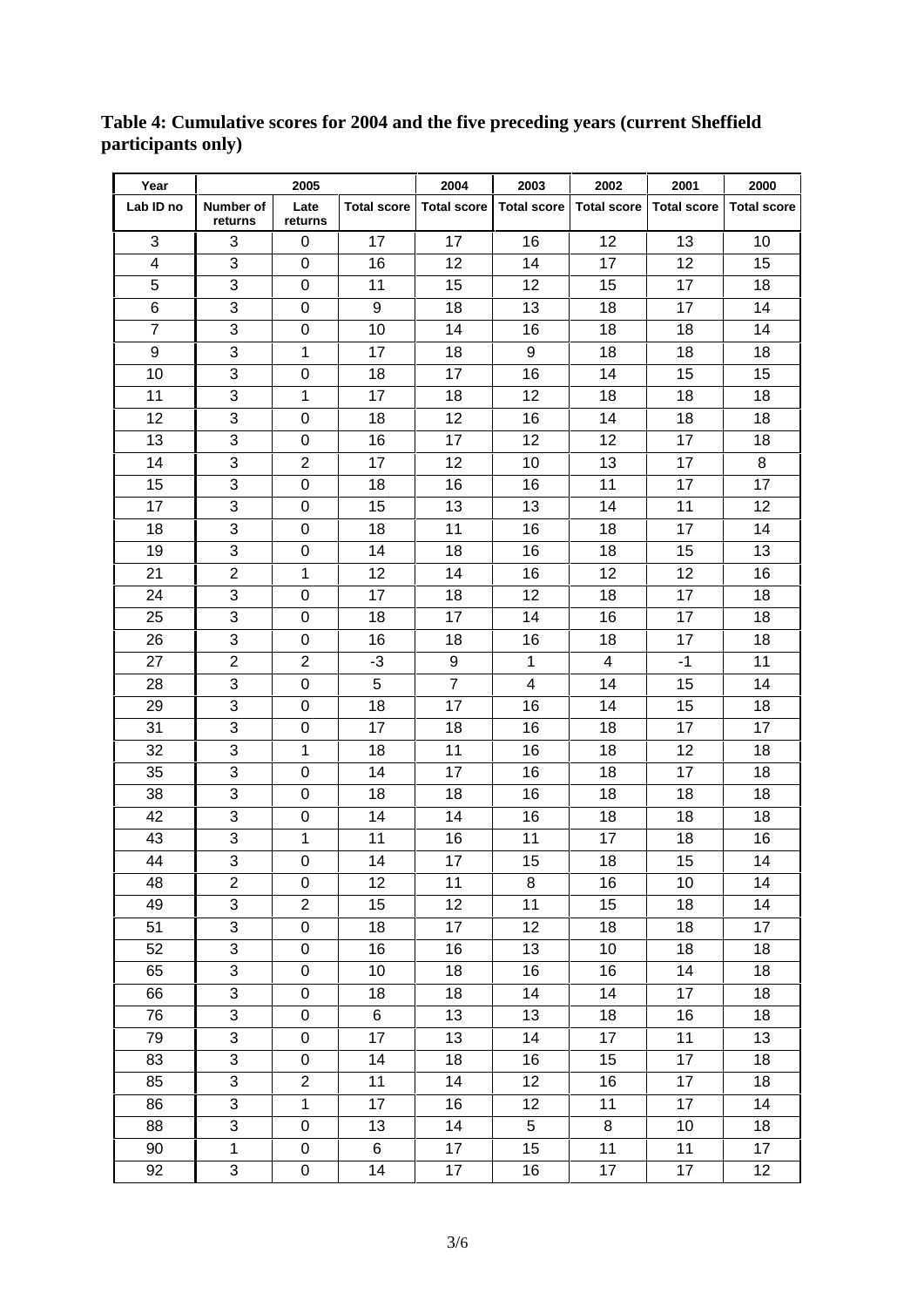| Year             | 2005                 |                  | 2004               | 2003               | 2002               | 2001               | 2000               |                    |
|------------------|----------------------|------------------|--------------------|--------------------|--------------------|--------------------|--------------------|--------------------|
| Lab ID no        | Number of<br>returns | Late<br>returns  | <b>Total score</b> | <b>Total score</b> | <b>Total score</b> | <b>Total score</b> | <b>Total score</b> | <b>Total score</b> |
| 93               | 3                    | 0                | 17                 | 18                 | 16                 | 18                 | 17                 | 14                 |
| 94               | 3                    | 0                | 15                 | 17                 | 6                  | 14                 | 13                 | 11                 |
| 96               | 3                    | $\overline{2}$   | 13                 | 15                 | 10                 | 12                 | 17                 | 6                  |
| 98               | 3                    | 1                | 16                 | 16                 | 16                 | 17                 | 18                 | 16                 |
| 101              | 3                    | $\overline{0}$   | 17                 | 17                 | 16                 | 16                 | 18                 | 18                 |
| 102              | 3                    | $\mathbf 0$      | 18                 | 17                 | 13                 | 17                 | 16                 | 18                 |
| 104              | 3                    | $\mathbf 0$      | 10                 | 14                 | 12                 | 16                 | 17                 | 14                 |
| 106              | 3                    | $\overline{0}$   | 18                 | 18                 | 10                 |                    |                    |                    |
| 108              | 3                    | 0                | 13                 | 14                 | 12                 | 16                 | 8                  | 10                 |
| 111              | 3                    | 0                | 18                 | 18                 | 9                  | 18                 | 17                 | 18                 |
| 113              | 3                    | 1                | $\overline{2}$     | 9                  | $\pmb{0}$          | 10                 | 12                 | $\overline{7}$     |
| 114              | 3                    | 1                | 8                  | 13                 | $\overline{7}$     | $6\phantom{1}$     | 17                 | 14                 |
| 119              | 3                    | 0                | 18                 | 17                 | 12                 | 18                 | 17                 | 6                  |
| 120              | $\overline{2}$       | 0                | 11                 | 12                 | 8                  | 16                 | 10                 |                    |
| 121              | 3                    | 0                | 16                 | 16                 | 12                 | 11                 | 12                 |                    |
| 126              | 3                    | $\overline{2}$   | 13                 | 11                 | 15                 |                    |                    |                    |
| 127              | 1                    | 1                | 0                  | $\overline{7}$     |                    |                    |                    |                    |
| 128              | $\overline{2}$       | $\mathbf{1}$     | 5                  | 12                 | 4                  |                    |                    |                    |
| 130              | 3                    | $\pmb{0}$        | 15                 | 18                 | 16                 |                    |                    |                    |
| 131              | 3                    | 0                | $\overline{7}$     | 13                 | 9                  |                    |                    |                    |
| 132              | 3                    | 1                | 11                 | 8                  | 8                  |                    |                    |                    |
| 133              | 3                    | $\overline{2}$   | 9                  | 15                 | 5                  |                    |                    |                    |
| 134              | 3                    | $\boldsymbol{0}$ | $\overline{7}$     | 17                 | $\boldsymbol{9}$   |                    |                    |                    |
| 136              | 3                    | $\boldsymbol{0}$ | 4                  |                    |                    |                    |                    |                    |
| 137              | 3                    | $\mathbf 0$      | 16                 |                    |                    |                    |                    |                    |
| 138              | 3                    | 0                | $\overline{4}$     |                    |                    |                    |                    |                    |
| Maximum<br>score | 3                    | 3                | 18                 | 18                 | 16                 | 18                 | 18                 | 18                 |

## **Table 5: Ranking of scores**

In 2005 Fourteen laboratories scored 18, ten scored 17 and were ranked 15th equal; seven scored sixteen and were ranked 25th equal, etc. Rankings for 2004 are shown for comparison.

| <b>Score</b> | 18 | $\overline{ }$                 | 16             | $\overline{ }$        | 14 | 1 <sub>2</sub><br>Τņ | 1 <sub>2</sub> |    | 10 |    |                | ⊂໐ |
|--------------|----|--------------------------------|----------------|-----------------------|----|----------------------|----------------|----|----|----|----------------|----|
| 2005         |    | $\overline{\phantom{0}}$<br>⊥୰ | つく<br>رے       | $\mathfrak{D}$<br>ے ر | 36 | 42                   | 46             | 48 | 53 | 55 | 57<br><u>.</u> | 58 |
| 2004         |    | 16                             | $\sim$ 1<br>JІ | $\cap$<br>، ب         | 40 | 47                   | 50<br>◡▱       | 58 | 62 | 63 | 65             | ხხ |

# **Commentary**

Most participating laboratories are proficient at producing high quality chromatograms and at identifying the metabolites present and no major surprises emerged from this year's distributions. The main emphasis is now on placing laboratory investigations in their broader context. As described in last year's Annual Report, we introduced the structured report form to encourage participants to address the main questions implicit in the referring physician's request: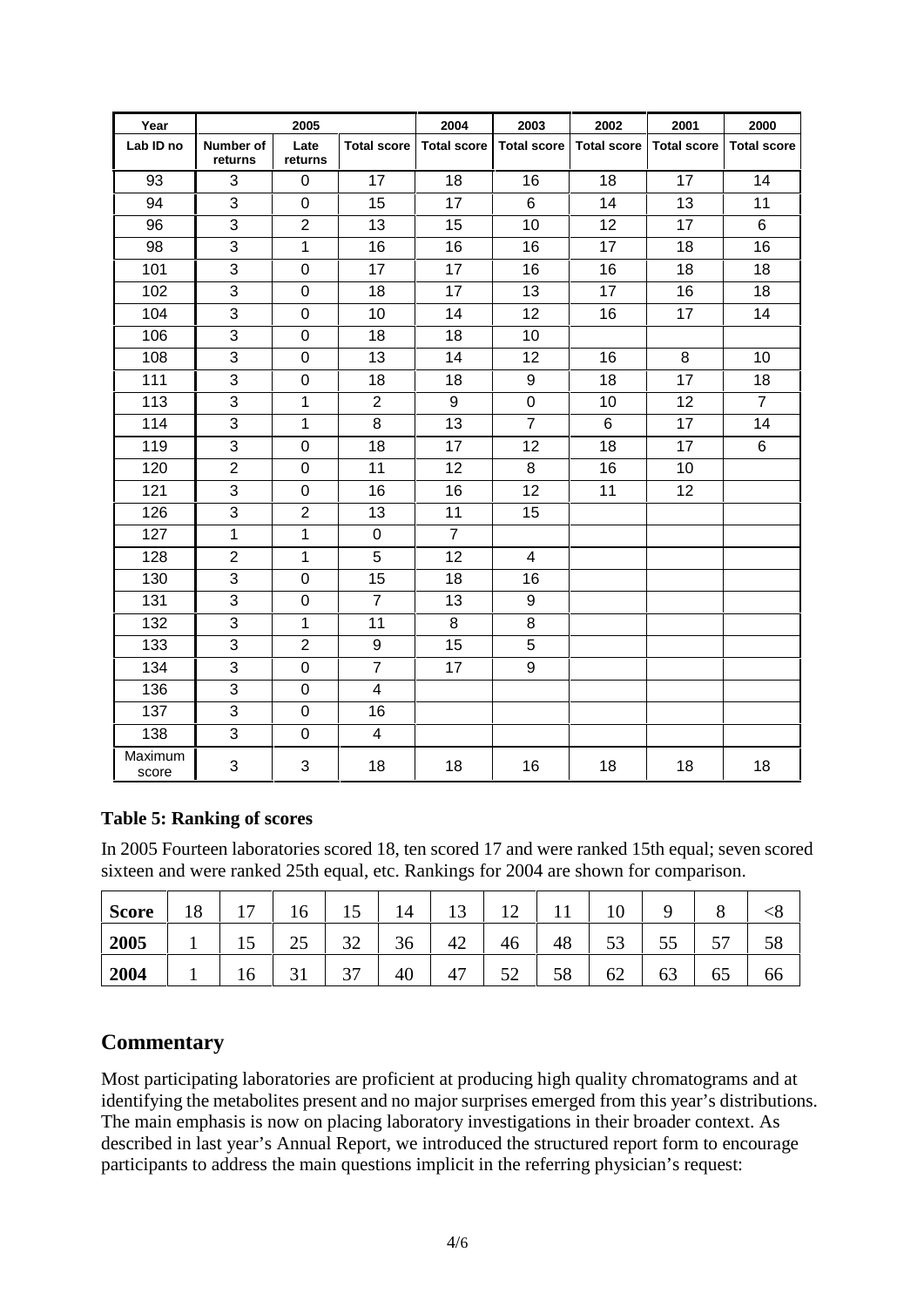- what are the major analytical findings?
- what is the most likely diagnosis?
	- o how certain is it?
	- o what, if any, are the possible alternatives?
- what further investigations are required to confirm or clarify the diagnosis?

This experiment has largely been successful but with two of this year's samples some participants scored badly through failure to bear clinical context in mind. With sample # 139 this resulted in misinterpretation of the analytical findings. In the case of the moderately prominent lactate peak from sample #140 suggestions for further investigation should have taken into consideration both the burden on the patient and the cost, the obvious next step being measurement(s) of plasma lactate rather than glucose loading test, muscle biopsy, mutation analysis ….

#### **Unsatisfactory performance**

For many years we have been attempting to quantify participant's performance by allocating an overall score (from  $+2$  to  $-2$ ) for each sample. Scoring a qualitative test is more difficult than for a quantitative assay. Inevitably there will be some degree of arbitrariness, particularly with the more difficult samples. For this reason, and because our participants work in diverse clinical and institutional settings, we have avoided setting a firm boundary to define satisfactory performance. However, a laboratory's long-term average score must give some indication of its effectiveness in routine diagnosis and we are disturbed that a few participants have consistently low scores.



**Your laboratory's average score for 2003-2005 was -----**